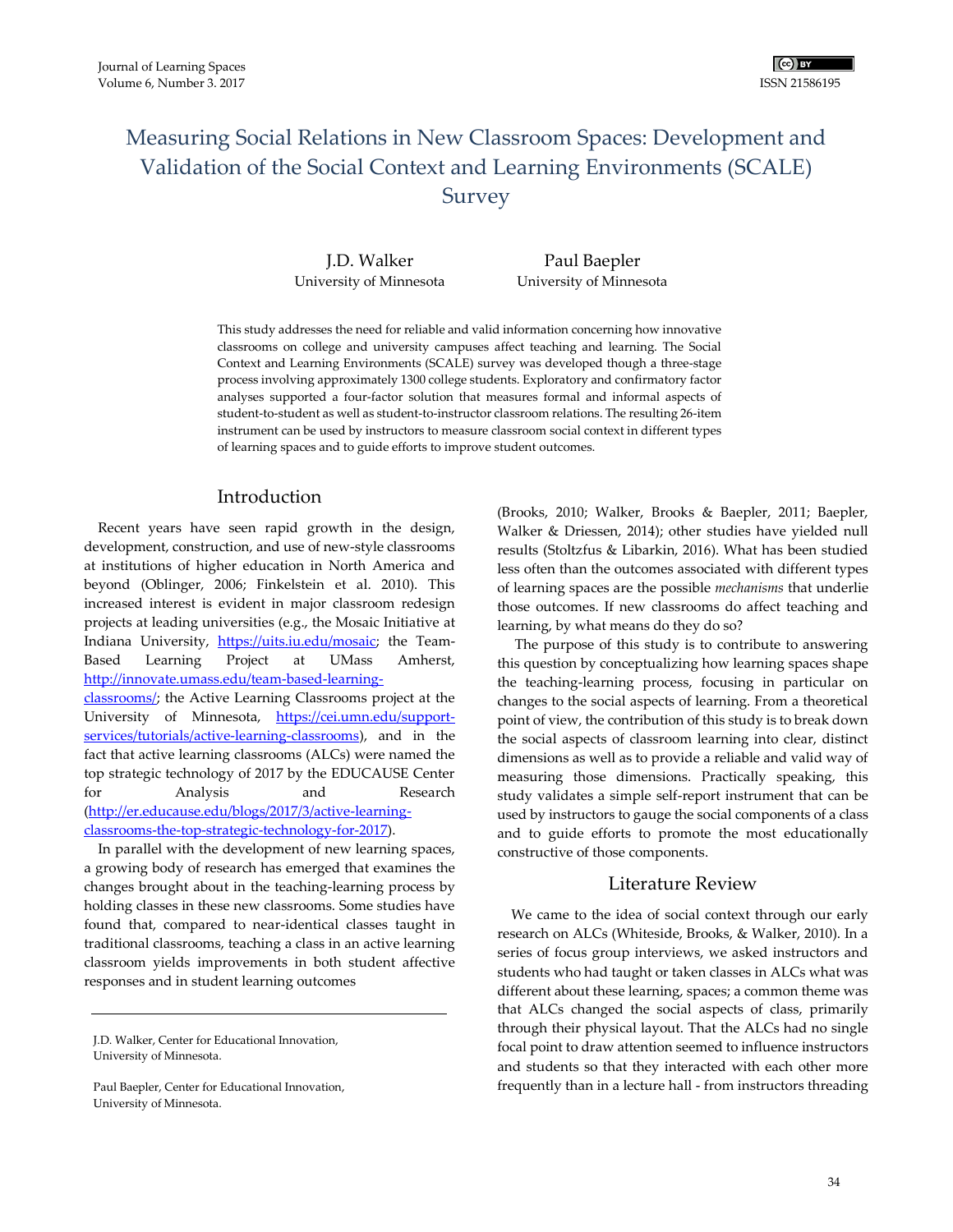through the student tables asking and answering questions to students facing one another and conversing.

The idea that social context may be an important component of the educational process is bolstered by the fact that it has received substantial attention in the area of educational theory focusing on interpersonal relationships in the classroom (Amedeo, Golledge & Stimson, 2009; Meyers, 2008; Tiberius & Billson, 1991).

Conceptually, social context has affinities with related concepts such as academic engagement, but it is not the same as engagement. In an educational context, engagement is typically thought of as a kind of involvement in the educational process and it is almost always conceptualized as having multiple dimensions with the most common being behavioral, affective, and cognitive (Appleton, 2008; Fredericks *et al*., 2004). Accordingly, students are said to be engaged when they behave in certain ways (attend class, participate in class-related activities, etc.); when they have certain sorts of feelings (of belonging, of enjoyment, of identification with academic pursuits, etc.); and when they have certain types of beliefs and thoughts (perceiving that subject matter is interesting, worthwhile, etc.) (Jimerson, Campos & Greif, 2003). Moreover, engagement is usually conceived as having a positive association with academic achievement, including learning outcomes as well as completion, persistence, time to degree, etc. (Appleton *et al.,*  2006; Christenson & Thurlow, 2004).

Social context, as we think of it, differs from engagement in its essentially interpersonal nature. Depending on the theory, student engagement may or may not include a social component, whereas social context consists of the network of inter-relationships in the classroom, between instructors and students as well as among students themselves. In fact, social context may help to determine how engaged students are in the educational process, and if so, it should be conceptualized and measured separately. This observation becomes particularly relevant when we conceive of how classroom space affects learning. A classroom that facilitates social interaction may affect student engagement, and possibly learning outcomes, differently than a traditional classroom that does not invite the same social connections.

### Methodology

#### *Item generation*

In preparing to design items, we reviewed our existing data on social interaction in the classroom. We consulted transcripts of interviews with instructors, recordings of student focus groups, formal observation logs, and responses to hundreds of open-ended survey questions from both instructors and students. Additionally, we reviewed

the educational literature on working alliances and social context. From this initial review we developed 63 items that mapped to constructs we identified in our data and in the literature. Our aim was to capture the spectrum of social interactions among students and instructors as it might manifest both inside and outside the classroom. All of the items conformed to guidelines for writing effective questionnaire items that minimize measurement error (Dillman, 2014).

We sought content validity by reviewing items with four researchers and conducting three think-aloud interviews with students. As a result of these procedures, we eliminated items that were deemed not to express an aspect of social relations. For instance, the item "I am responsible for my own learning" only implicitly involves a social connection and was thus removed. We also revised ambiguous wording when it arose in the think-aloud. For example, students considered the item "I know the instructor as a person" to indicate a high level of connection that was rarely if ever achieved; however, students felt that they more frequently became "acquainted" with an instructor, so we revised that item to reflect that nuance. Additionally, because our plan was to make comparisons between traditional classroom seating arrangements and the more flexible configurations of the ALCs, we eliminated any mention of "groups" or "partners" and opted for references to students "sitting near me." This change makes the SCALE survey agnostic with respect to the type of learning environment in which it is implemented and ideal for making comparisons between room types.

#### *Pilot test: Exploratory factor analysis*

The item-generation process resulted in a survey that contained 31 items measured on an agree/disagree scale; we administered this survey to 842 introductory science students at the University of Minnesota in 2015. To explore the underlying dimensions in the data, we conducted an exploratory factor analysis using principal components analysis (PCA). We chose PCA because it attempts to explain as much of the total variance in an observed data set as possible, using a set of latent factors. We chose an oblique rotation (oblimin with Kaiser normalization) because we expected the factors to be correlated.

Following recommendations from Costello *et al*. (2005), we used Kaiser's criterion (Eigenvalues greater than one), the shape of the scree plot, and substantive interpretability to determine how many components to retain from the analysis. The initial PCA yielded 5 factors using Kaiser's criterion, but the fifth of these factors contained just two items and had an Eigenvalue of only 1.030, while the scree plot showed a distinct drop in plotted Eigenvalues between factors 4 and 5. These two items were therefore removed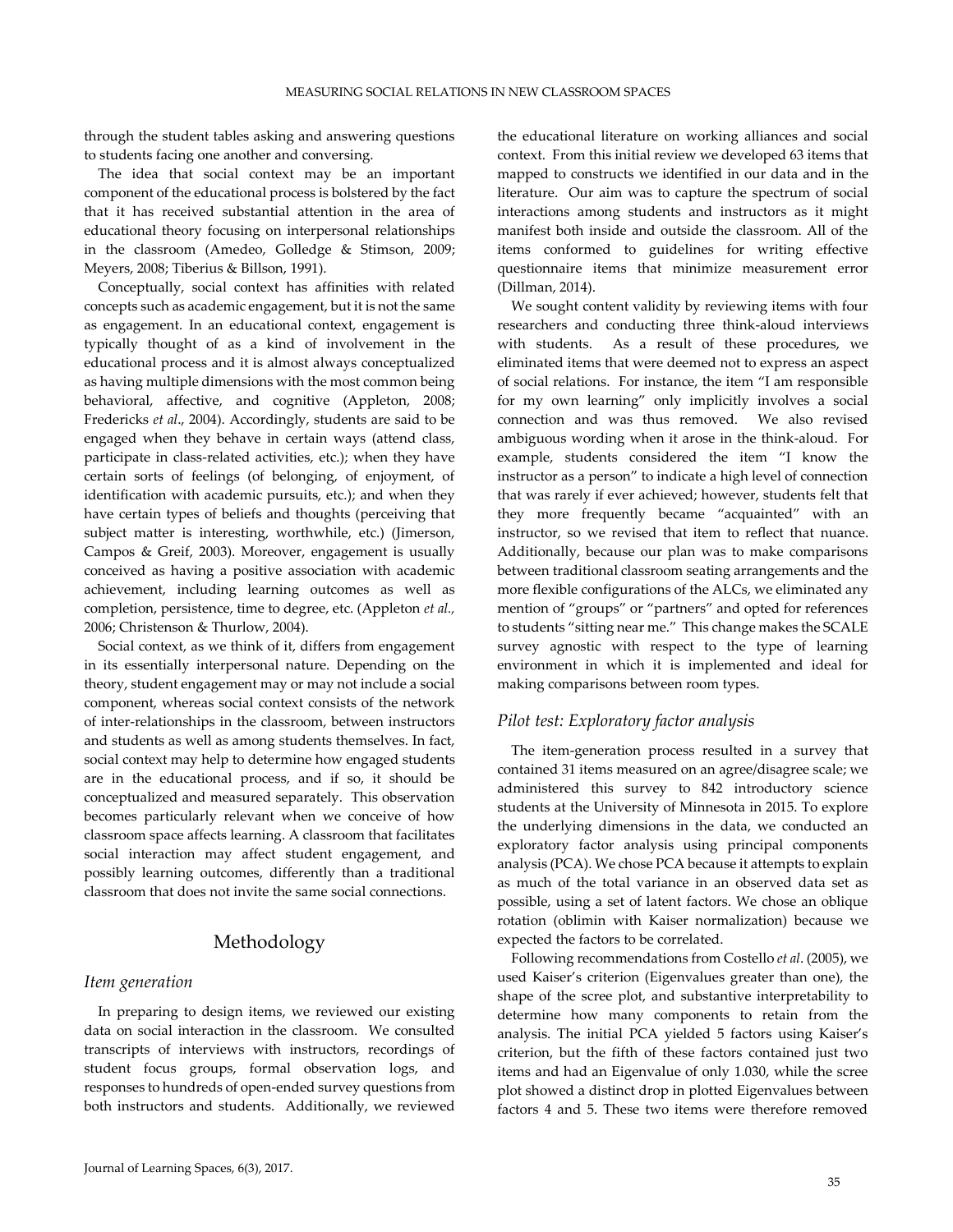from the analysis. Furthermore, two additional items were removed because their factor loadings were below .40 and hence were too low for practical significance (Netemeyer, Bearden, & Sharma, 2003).

A second PCA with oblimin rotation was conducted on the remaining 27 items. The Kaiser-Meyer-Olkin measure of sampling adequacy was acceptable (KMO = .929), Bartlett's test of sphericity was significant ( $\chi^2$  = 10259.86, p < .000), and all criteria recommended retaining 4 factors which together explained 58.21% of variance in the data set. Some researchers suggest that PCA and factor-analytic techniques like principal axis factoring (PAF) will yield similar results if the data set does not contain excessive measurement error (Costello, 2005; Teo, 2013), therefore another analysis was run on the remaining 27 items, using PAF with oblimin rotation. This analysis produced a 4-factor solution nearly identical to the one obtained from the PCA, indicating low measurement error in the data.

The 4-factor solution divides into two broad categories: two factors describe student interactions with each other and 2 factors outline the connection between the student and instructor. Factor 1 (Student-Student General Relations) comprised 10 items pertaining to whether the respondent knew other students in the class and had learned from them. Factor 2 (Student-Instructor Formal Relations) contained 5 items that focused on more formal aspects of class, like asking questions during class, taking tests or handling assignments Five items made up factor 3 (Student-Instructor Informal Relations) and had to do with mutual acquaintance between students and instructor. Finally, the 7 items in factor

4 (Student as Instructor) all pertained to the respondent's playing the role of instructor with respect to his or her fellow students.

All of the factors had reliability coefficients greater than .7, and none could attain greater reliability by removing any of their constituent items. Correlations between the factors were positive, significant at the  $p < .01$  level, and only moderate in size (ranging from .208 to .526), indicating that the 4 factors are sufficiently independent to contribute separately to the overall structure of the data.

## *Validation: Confirmatory factor analysis*

In 2016, we administered the 27-item, 4-factor SCALE survey to 344 introductory science students at the University of Minnesota and subjected the resulting data set to confirmatory factor analysis using AMOS 24.0 in order to validate the factor solution that had emerged from the PCA. We began by examining the Mardia's skewness and kurtosis coefficient to determine whether our data were multivariate normally distributed and hence appropriate for structural equation modeling. Raykov & Markoulides (2008) suggest that the Mardia's coefficient should be less than (# of indicators)\*(# of indicators + 2); in our data set, and this value = 27\*29 = 783. The Mardia's coefficient for our data was 123.962, substantially less than 783, so we proceeded with the analysis.

(Table 1 shows the four-factor solution along with reliability coefficients for each factor; the full list of items retained at this stage, along with factor loadings for each item, is provided in Appendix 1.)

| <i>Table 1.</i> Four-factor solution for measuring social context |                                                                        |                                                                                             |                                                                                          |                                                                                       |  |  |
|-------------------------------------------------------------------|------------------------------------------------------------------------|---------------------------------------------------------------------------------------------|------------------------------------------------------------------------------------------|---------------------------------------------------------------------------------------|--|--|
|                                                                   | Factor 1: Student-<br><b>Student General</b><br><b>Relations</b>       | Factor 2: Student-<br><b>Instructor Formal</b><br><b>Relations</b>                          | Factor 3: Student-<br><b>Instructor Informal</b><br><b>Relations</b>                     | Factor 4: Student as<br>Instructor                                                    |  |  |
| Reliability $(\alpha)$                                            | .915                                                                   | .727                                                                                        | .847                                                                                     | .835                                                                                  |  |  |
| Eigenvalue                                                        | 8.82                                                                   | 3.26                                                                                        | 2.25                                                                                     | 1.39                                                                                  |  |  |
| Percent variance<br>explained                                     | 32.66                                                                  | 12.06                                                                                       | 8.34                                                                                     | 5.15                                                                                  |  |  |
| Items                                                             | Q1, Q8, Q9, Q14, Q15,<br>Q21, Q24, Q25, Q26,<br>Q27                    | Q3, Q6, Q11, Q17, Q22                                                                       | Q5, Q10, Q12, Q18, Q20                                                                   | Q2, Q4, Q7, Q13, Q16,<br>Q19, Q23                                                     |  |  |
| Sample item                                                       | Q21: I am acquainted<br>with the students sitting<br>near me in class. | Q11: My instructor wants<br>me to do well on the tests<br>and assignments in this<br>class. | Q20: I've spoken<br>informally with the<br>instructor before.<br>during, or after class. | Q4: The people sitting<br>near me have learned<br>something from me<br>this semester. |  |  |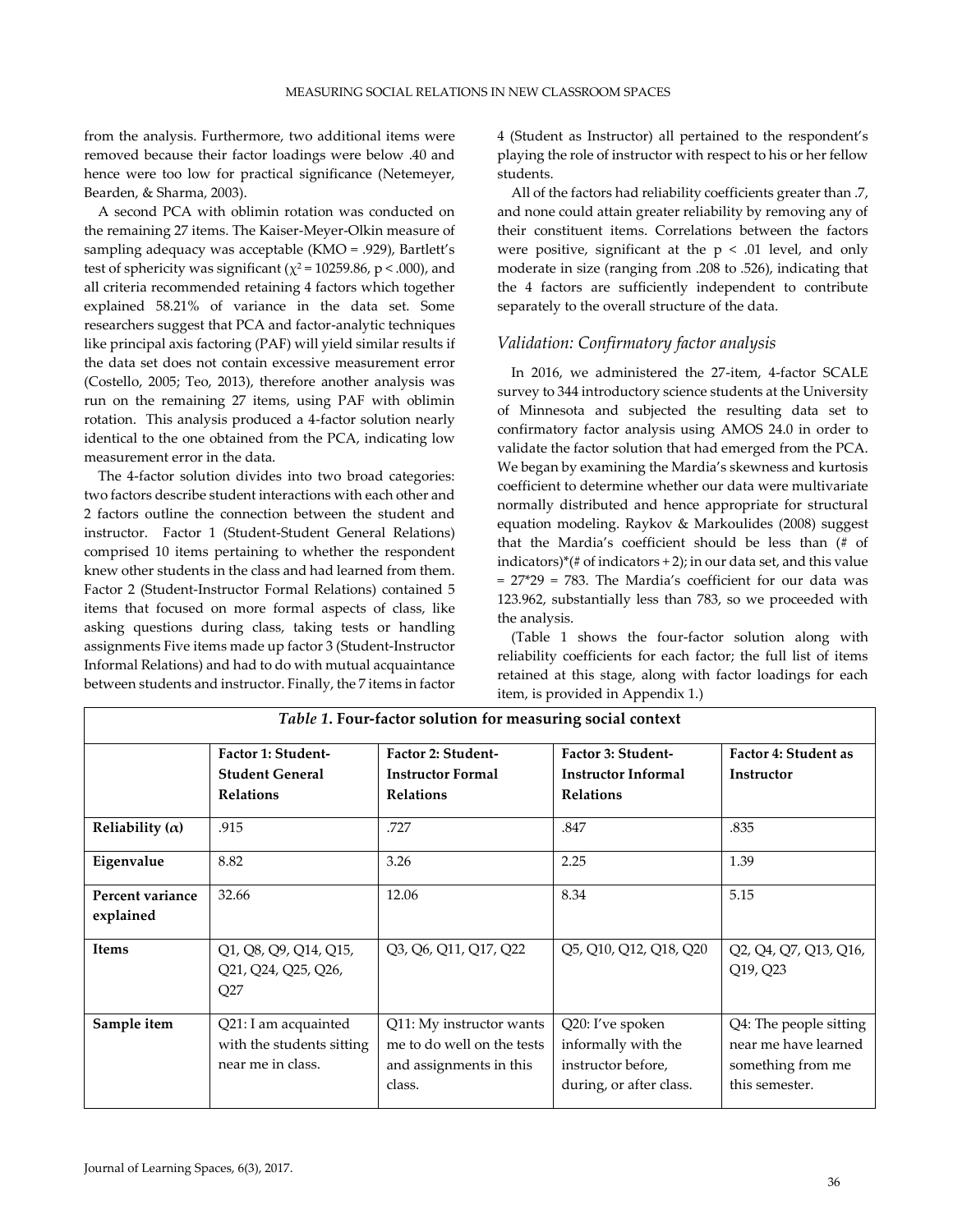Because the four factors had been found to be correlated in the exploratory stage, the latent variables representing those factors were assumed to covary in the confirmatory model. Further, the SCALE survey items were examined and the items that were substantively related to one another were also allowed to covary in the confirmatory model (Blunch, 2013). Each indicator variable was associated with exactly one latent factor, and indicator variables associated with one latent factor were not permitted to covary with indicators associated with a different latent factor.

We report here several measures of model fit. Because the  $\chi^2$  statistic associated with structural equation models is too strongly influenced by sample size, we report the normed χ2 /*df* ratio, where the range of desirable ratios is between 2 and 5 (Carmines & McIver, 1981; Marsh & Hocevar, 1985), with lower ratios indicating better model fit. We also report the absolute index of fit RMSEA (good fit indicated by values close to .05), and two incremental fit indices, namely the comparative fit index CFI, and the Tucker-Lewis Index, with desirable values above .90 (Hu & Bentler, 1999).

The initial CFA indicated moderate model fit  $(\chi^2 705.028,$ χ2 /*df* ratio 2.335, CFI .913, TLI .899, RMSEA .062). One item (Q10) was removed because it was implicated in many of the modification indices produced by AMOS and was associated with several standardized residual covariances above 3. (This item also had a relatively low factor loading and cross-loaded substantially on more than one factor in the exploratory stage.) After removing this item, all indicators of model fit improved: χ<sup>2</sup>583.642, χ<sup>2</sup> /*df* ratio 2.11, CFI .929, TLI .917, RMSEA .057.

We compared two alternative models to our 4-factor, 26 item model: first, an uncorrelated or null model, and second, a 2-factor model that conceptualized all 26 items into two dimensions, namely a student-student factor and a studentinstructor factor. The fit indices for all three models are shown in Table 2. The results suggest that the 4-factor model fits the data best.

| <i>Table 2.</i> Fit indices for three alternative models |          |          |            |      |              |  |  |
|----------------------------------------------------------|----------|----------|------------|------|--------------|--|--|
| Model                                                    | $\chi^2$ | $x^2/df$ | <b>CFI</b> | TLI  | <b>RMSEA</b> |  |  |
| Uncorrelated                                             | 1008.790 | 3.172    | .851       | .836 | .079         |  |  |
| Two-factor                                               | 1330.469 | 4.334    | .778       | .747 | .099         |  |  |
| Four-factor                                              | 583.642  | 2 1 1    | 929        | .917 | 057          |  |  |

The graphical representation of the 4-factor SCALE instrument is shown in Figure 1, in the form of a path diagram.

#### *Discussion*

The purpose of this study was to examine the psychometric properties of an instrument designed to measure different aspects of classroom social context. The

results provided support for the validity and reliability of the 26-item SCALE survey, which conceives of social context as consisting of four distinct dimensions, two having to do with student-student relations and two with studentinstructor relations. Little cross-loading of items was found in the exploratory stage. The dimensions of social context were correlated positively and significantly but only moderately, suggesting that the dimensions measure distinct aspects of social context. The SCALE survey can be used by instructors teaching in different types of learning spaces to measure the ways in which space affects the social aspects of the teaching-learning process.



*Figure 1.* **Path model of the 4-factor SCALE instrument** 

This study was based on data derived from a relatively large sample of college students (over 800 in the exploratory stage and nearly 350 in the confirmation stage), but its conclusions are limited by the fact that our participant population was relatively homogeneous in age and ethnicity all of whom were enrolled at a large, urban, Midwestern university. Further validation of the SCALE survey could extend its application to graduate students, to smaller colleges, to more diverse student populations, etc.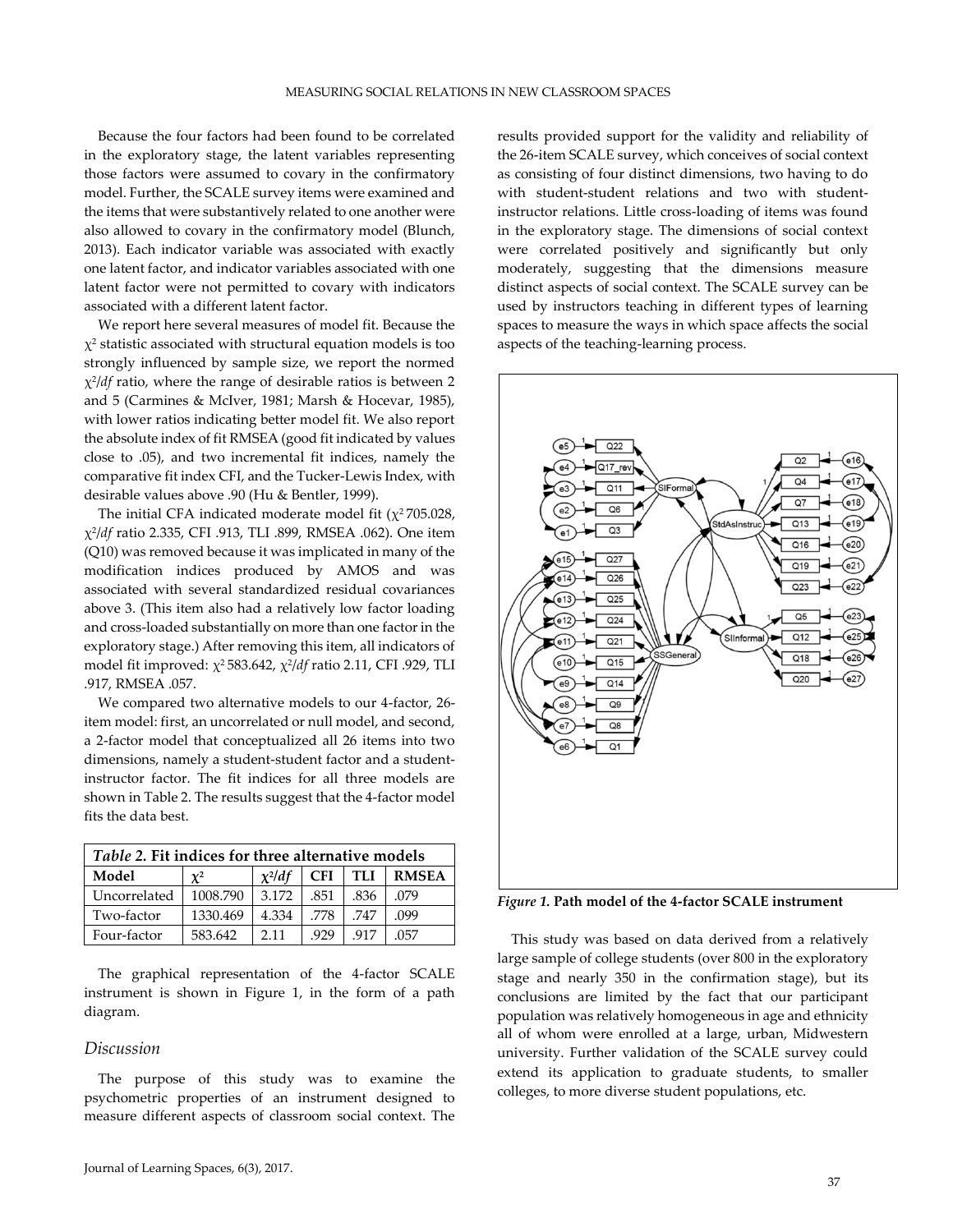In an attempt to map the connections between the four dimensions of social context and the learning outcomes that students achieve research currently underway at our university will apply the SCALE survey to live classroom contexts. Through this new study we hope to answer two questions that are crucial to establishing the importance of social context in the study of new learning spaces: (1) Is social context as measured by the SCALE survey different in different types of learning spaces (e.g., ALCs vs lecture halls) (2) Does social context matter to student learning. If the answer to both of these questions is yes, then social context may be a plausible mechanism underlying the impact that different learning spaces have on teaching and learning. Not only would this result expand our theoretical understanding of how learning spaces work, but from a practical point of view, it would also suggest ways for instructors to support their students' learning by working to improve the social context in their classrooms.

## References

- Amedeo, D., R. G. Golledge, and R. J. Stimson. (2009). *Person environment behavior research: Investigating activities and experiences in spaces and environments*. New York, NY: Guilford.
- Appleton, J. J., Christenson, S. L., Kim, D., & Reschly, A. L. (2006). Measuring cognitive and psychological engagement: Validation of the Student Engagement Instrument. *Journal of School Psychology*, 44, 427 – 445.
- Appleton, J. J., Christenson, S. L., & Furlong, M. J. (2008). Student engagement with school: Critical conceptual and methodological issues of the construct. *Psychology in the Schools*, 45(5), 369-386.
- Baepler, P., Walker, J.D. & Driessen, M. (2014). It's not about seat time: Blending, flipping, and efficiency in active learning classrooms. *Computers & Education,* 78, 227-236. [http://www.sciencedirect.com/science/article/pii/S03601315](http://www.sciencedirect.com/science/article/pii/S0360131514001390) [14001390.](http://www.sciencedirect.com/science/article/pii/S0360131514001390)
- Blunch, N. (2013). *Introduction to Structural Equation Modeling Using IBM SPSS Statistics and AMOS*. Thousand Oaks, CA: Sage.
- Brooks, D. C. (2011). Space matters: The impact of formal learning environments on student learning. *British Journal of Educational Technology*, 42, 719–726.
- Carmines, E.G. & McIver, J. P. (1981). Analyzing models with unobserved variables: Analysis of covariance structures. In George W. Bohrnstedt, & Edgar F. Borgatta (Eds.), *Social measurement: Current issues* (pp. 65–115). Beverly Hills, CA: Sage.
- Christenson, S. L., & Thurlow, M. L. (2004). School dropouts: Prevention considerations, interventions, and challenges. *Current Directions in Psychological Science*, 13, 36 – 39.
- Costello, A.B., & Osborne, J.W. (2005). Best practices in exploratory factor analysis: Four recommendations for getting the most from your analysis. *Practical Assessment, Research & Evaluation*, 10, 1-9.
- Dillman, D. A., Smyth, J. D., & Christian, L. M. (2014). *Internet, phone, mail, and mixed-mode surveys: The tailored design method*. John Wiley & Sons.
- Finkelstein, A., Weston, C., Tovar, M., & Ferris, J. (2010). Designing and supporting active learning classrooms. Anaheim, CA: EDUCAUSE.
- Fredericks, J. A., Blumenfeld, P. C., & Paris, A. H. (2004). School engagement: Potential of the concept, state of the evidence. *Review of Educational Research*, 74, 59 – 109.
- Gerbing, D.W., & Anderson, J.D. (1992). Monte Carlo evaluations of goodness of fit indices for structural equation models. *Sociological Methods & Research* 21, 132- 160.
- Hu, L., & Bentler, P. M. (1999). Cutoff criteria for fit indexes in covariance structure analysis: Conventional criteria versus new alternatives. *Structural Equation Modeling*, 6, 1-55.
- Jimerson, S. R., Campos, E., & Greif, J. L. (2003). Toward an understanding of definitions and measures of school engagement and related terms. *California School Psychologist*,  $8, 7 - 27.$
- Marsh, H.W. & Hocevar, D. (1985). Application of confirmatory factor analysis to the study of self-concept: First- and higher order factor models and their invariance across groups. *Psychological Bulletin*, 97, 562–582.

Meyers, S. A. (2008). Working alliances in college classrooms. *Teaching of Psychology,* 34, 29–32. [http://www.tandfonline.com/doi/abs/10.1080/009862807018](http://www.tandfonline.com/doi/abs/10.1080/00986280701818490) [18490](http://www.tandfonline.com/doi/abs/10.1080/00986280701818490)

Netemeyer, R., Bearden, W., & Sharma, S. (2003). *Scaling procedures: Issues and applications.* Thousand Oaks, CA: Sage.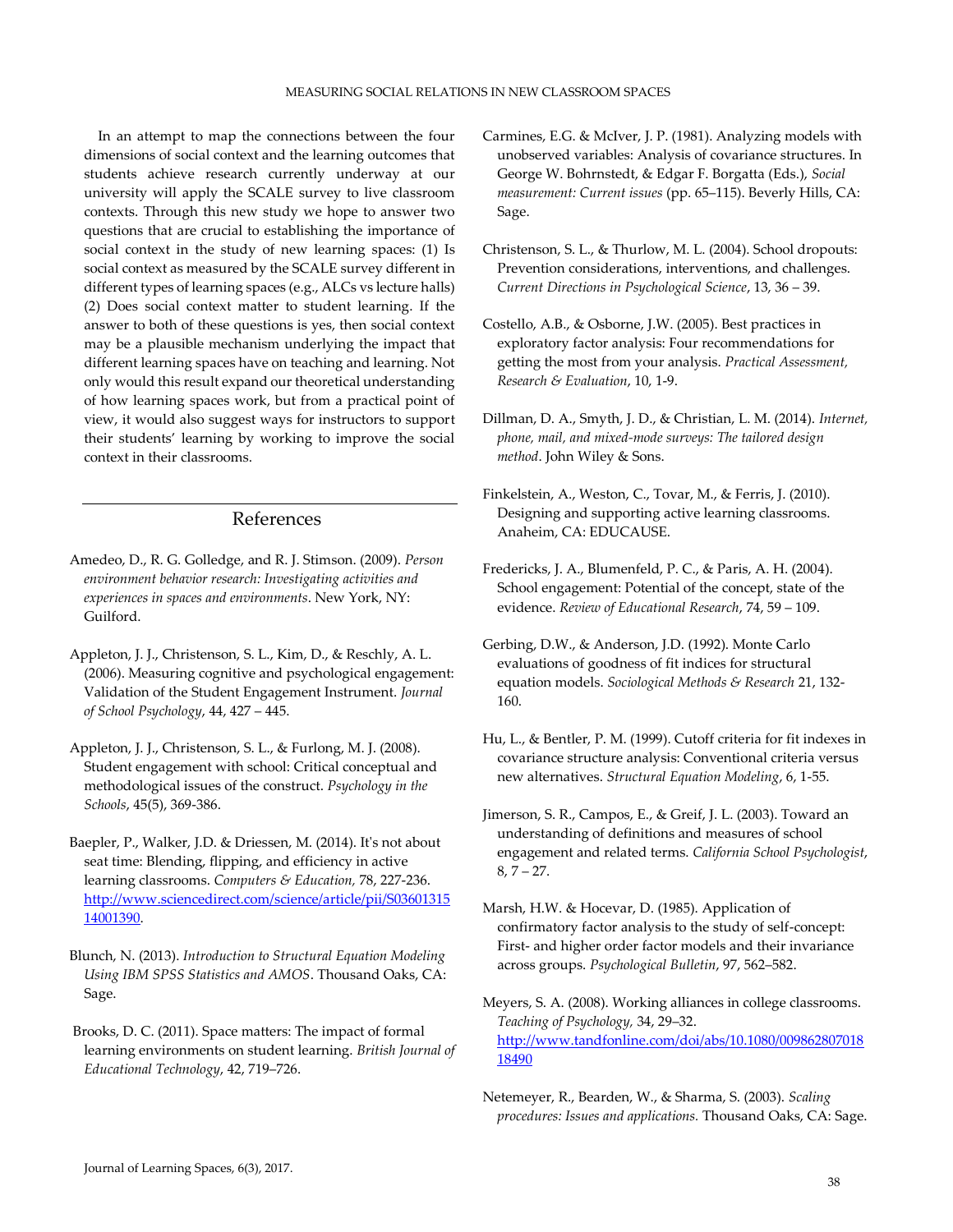- Oblinger, D.G. (Ed.). (2006). *Learning spaces*. Boulder, CO: EDUCAUSE. Raykov, T. & Marcoulides, G.A. (2008). An introduction to applied multivariate analysis. New York: Routledge.
- Stoltzfus, J.R. & Libarkin, J. (2016). Does the room matter? Active learning in traditional and enhanced lecture spaces. CBE—Life Sciences Education, 15(4), 1-10.
- Taylor, G., Jungert, T., Mageau, G. A., Schattke, K., Dedic, H., Rosenfield, S., & Koestner, R. (2014). A self-determination theory approach to predicting school achievement over time: The unique role of intrinsic motivation. *Contemporary Educational Psychology*, 39(4), 342–358. <http://doi.org/10.1016/j.cedpsych.2014.08.002>
- Teo, T. (2013). An initial development and validation of a Digital Natives Assessment Scale (DNAS). *Computers & Education,* 67, 51-57.
- Tiberius, R. G., and J. M. Billson. (1991). The social context of teaching and learning. *In College Teaching: From Theory to Practice, New Directions in Teaching and Learning*, no. 45, edited by R. Menges and M. Svinicki, 67–86. San Francisco: Jossey-Bass.
- Walker, J.D., Brooks, D.C., & Baepler, P. (2011). Pedagogy and space: Empirical research on new learning environments. *EDUCAUSE Quarterly,* 34(4), no pagination. Online at [https://er.educause.edu/articles/2011/12/pedagogy-and](https://er.educause.edu/articles/2011/12/pedagogy-and-space-empirical-research-on-new-learning-environments)[space-empirical-research-on-new-learning-environments](https://er.educause.edu/articles/2011/12/pedagogy-and-space-empirical-research-on-new-learning-environments)
- Whiteside, A.W., Brooks, D.C. & Walker, J.D. (2010). Making the case for space: Three years of empirical research on formal and informal learning environments. *EDUCAUSE Quarterly*, 33(3), no pagination. Online at: [https://er.educause.edu/articles/2010/9/making-the-case-for](https://er.educause.edu/articles/2010/9/making-the-case-for-space-three-years-of-empirical-research-on-learning-environments)[space-three-years-of-empirical-research-on-learning](https://er.educause.edu/articles/2010/9/making-the-case-for-space-three-years-of-empirical-research-on-learning-environments)[environments](https://er.educause.edu/articles/2010/9/making-the-case-for-space-three-years-of-empirical-research-on-learning-environments)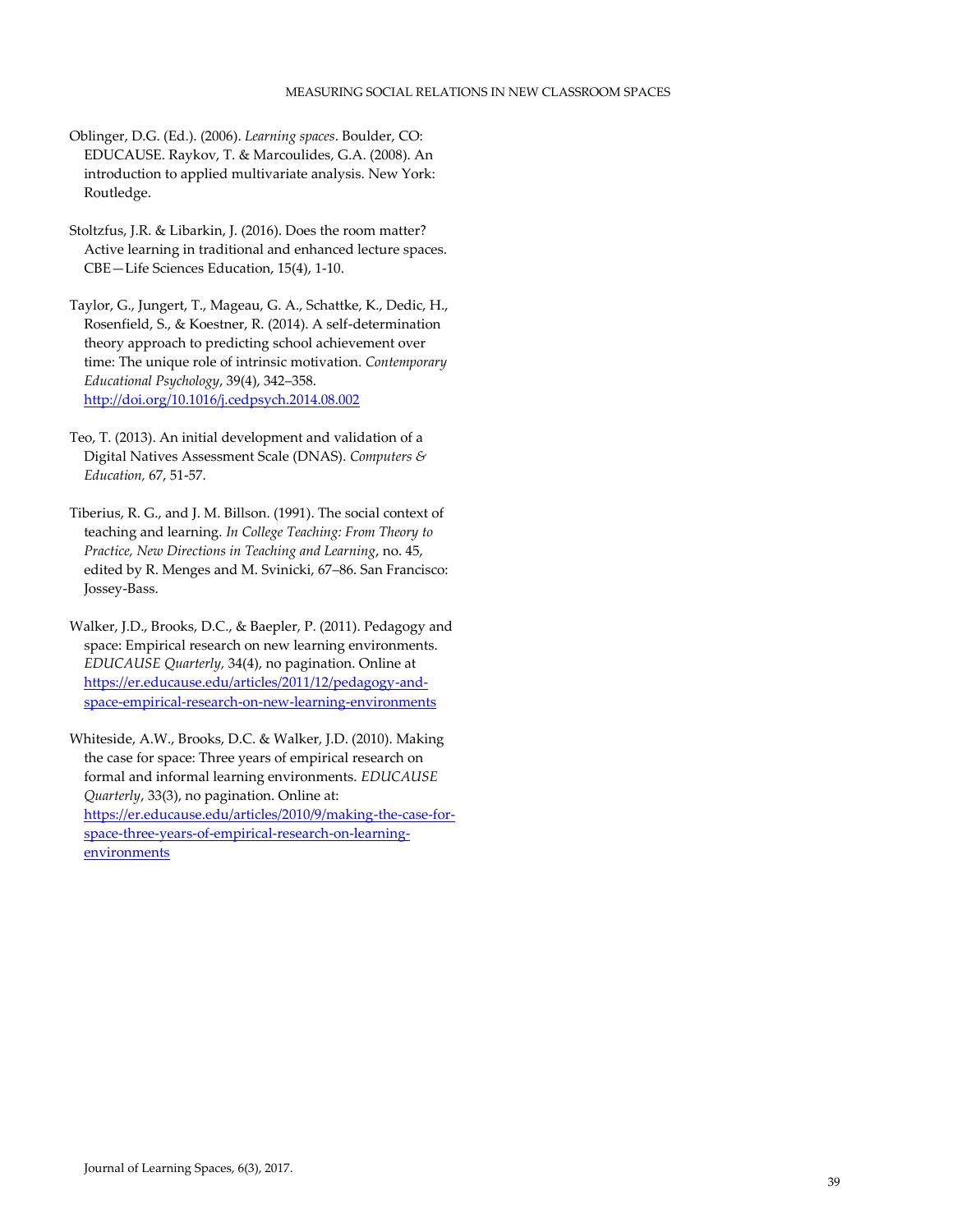#### MEASURING SOCIAL RELATIONS IN NEW CLASSROOM SPACES

# Appendices

## *Appendix 1***: Full list of SCALE items with factor loadings**

(All questions answered on a 5-point scale from "Strongly Agree" to "Strongly Disagree")

| Item                                                                                                                      | <b>Factor loading</b> | Factor                                                  |
|---------------------------------------------------------------------------------------------------------------------------|-----------------------|---------------------------------------------------------|
| Q1: I've learned something from my classmates.                                                                            | .750                  |                                                         |
| Q8: The students sitting near me rely on each other for<br>help in learning class material.                               | .751                  |                                                         |
| Q9: In general, the people sitting near me in class work<br>well together on class assignments, questions, etc.           | .821                  |                                                         |
| Q14: I know something personal about the people<br>sitting near me in class.                                              | .747                  | Factor 1: Student-Student General<br><b>Relations</b>   |
| Q15: I feel comfortable asking for help from my<br>classmates.                                                            | .679                  |                                                         |
| Q21: I am acquainted with the students sitting near me<br>in class.                                                       | .838                  |                                                         |
| Q24: During class, I often have a chance to discuss<br>material with some of my classmates.                               | .718                  |                                                         |
| Q25: The students sitting near me respect my opinions.                                                                    | .611                  |                                                         |
| Q26: Other students pointed out a helpful resource.                                                                       | .663                  |                                                         |
| Q27: Other students explained a concept to me.                                                                            | .866                  |                                                         |
| Q3: The material covered by the tests and assignments<br>in this class was presented and discussed in class or<br>online. | .536                  |                                                         |
| Q6: My instructor makes class enjoyable.                                                                                  | .579                  |                                                         |
| Q11: My instructor wants me to do well on the tests and<br>assignments in this class.                                     | .498                  | Factor 2: Student-Instructor Formal<br><b>Relations</b> |
| Q17: Sometimes I feel like my instructor and I are on<br>opposing teams in this class.                                    | $-719$                |                                                         |
| Q22: My instructor encourages questions and<br>comments from students.                                                    | .638                  |                                                         |